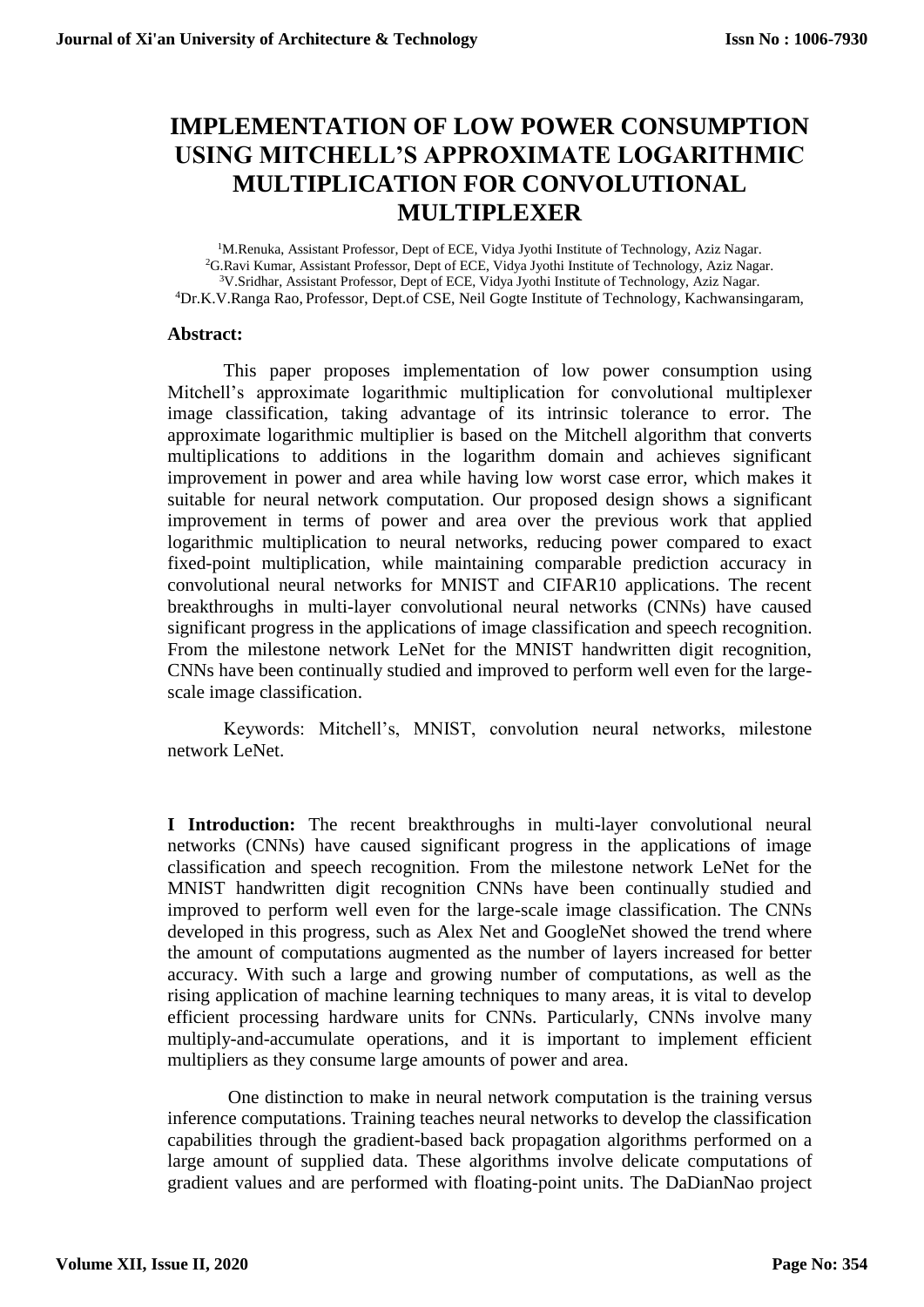[18] studied applying fixed point arithmetic to training and found that training required much more precision than inference. Hence, it is difficult to apply approximate computing to the training of CNNs. On the other hand, many research papers have shown that it is possible to apply approximate computing to the inference stage of neural networks after training with exact arithmetic [3,5,7,13]. Such techniques usually demonstrated small drops in performance but had significant reduction in resources.

 While the training phase involves much more computation, it may be performed offline in advance, and the approximated devices can be deployed to perform inference using the trained network data. The resource reduction, especially the power savings, would be beneficial for embedded systems and datacenters, as emphasized by recent efforts from Google to create a custom TPU processor for machine learning on its datacenters [4]. The logarithmic multiplier is a promising topic of research for approximate neural network computation. This multiplier converts multiplications into additions in the logarithm domain. This algorithm is well known to have a significant benefit in area and power savings while maintaining a reasonably low error rate. Many research such as [2], [9], and [10] have recognized its benefits and attempted to improve it since the original proposal by John Mitchell in 1962 [1].

 The original algorithm has a low worst case relative error that is proven to be as low as 11.1% [1], and this property is potentially important in neural networks that emulate firing of neurons. A large worst case error would have a greater chance of incorrectly firing a neuron, which would lead to a larger probability of incorrect classification. We seek to make the following contributions in this paper. Firstly, a power-efficient digital circuit implementation of the Mitchell logarithmic multiplication algorithm is presented. We explain the various optimization techniques we applied and demonstrate that our circuit design has a significant benefit in saving power and area compared to the exact multiplication and the prior state-of-the-art work on the logarithmic multiplication in neural networks. Secondly, the applicability of the logarithmic multiplier to CNN inference computation is evaluated. Our results prove that there is little to no degradation in network performance when the logarithmic multiplier is applied to the MNIST handwritten digit recognition and CIFAR-10 object recognition applications. Furthermore, a study relating the effect of the multiplications bit width on neural network performance is presented. The rest of the paper is organized into the following sections.

# **II Related Work:**

This paper proposed a 2-stage pipelined iterative logarithmic multiplication, and authors chose the iterative design over the original Mitchell algorithm because it had lower error rate and provided the opportunity for pipelining. They also claimed that the original Mitchell algorithm did not have a large reduction of power and area compared to their design. Our study takes a different direction where we optimize the Mitchell algorithm implementation to have a significant power and area savings compared to their design, and demonstrate that our design performs as well as theirs on CNNs despite the higher error rate. Throughout this paper, we present the comparison of our proposed design against their iterative multiplier. There have been other research projects that have applied different approximate multipliers to neural networks. Mrazek et al. used a heavy search based method of Cartesian Genetic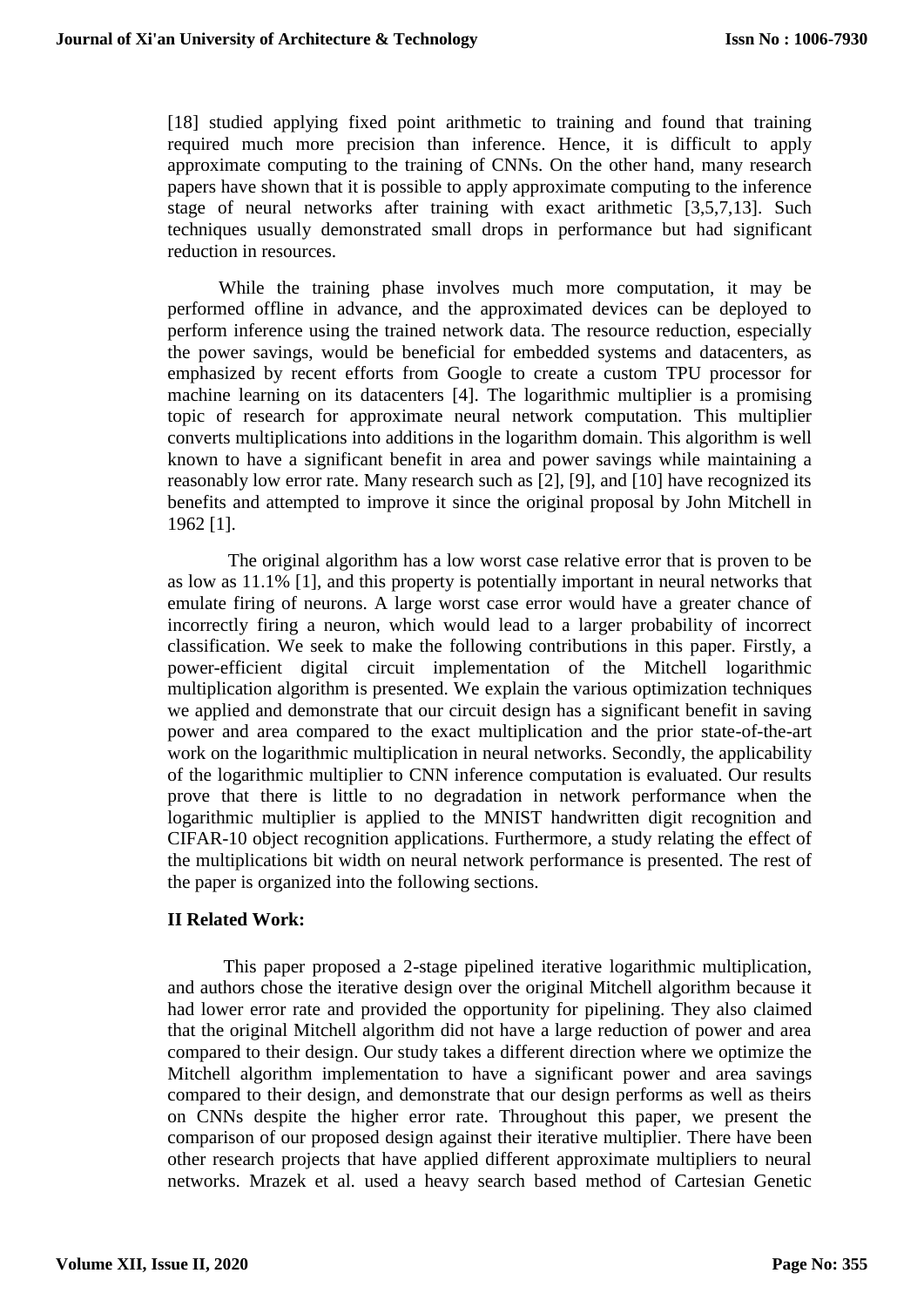Programming (CGP) to achieve significant power reduction in CNNs [7]. They generated various approximate multipliers from the accurate.



Multiplier by mutating the gates within the constraint of the maximum target error. In this study, the authors report an 11-bit multiplier as the largest one achievable with the CGP-based methodology, which could be too small for certain CNNs. On the other hand, while their method is a gate-level optimization, our proposal is an algorithm-level optimization; not only their work is lower level of abstraction and fundamentally different from ours, but could be considered a complimentary approach to what we have proposed in this paper. Our algorithm-level technique has the benefit of being independent of technology, can be easily scaled for the number of bits, and does not require searching the design space. Du et al. has also achieved energy reduction through the gate level approximation of Inexact Logic Minimization, where the bits are intentionally flipped to reduce logic.

They used heuristic-based exploration of the design space, and focused on approximating the multipliers where the most benefits were expected. They have also emphasized the importance of retraining the network after approximation to reduce the network performance degradation, but our work does not require one because our results did not show performance degradation for the given applications. Moreover, Du et. al. did not apply their method to CNNs. Sarwar et al. proposed applying the Alphabet Set Multiplier to improve energy consumption and area, at the cost of small degradation in neural network performance.

This multiplier design recomputed multiples of the multiplier values as alphabets and used shifting and adding of these values to approximate the output. They found that they could eliminate the precomputing of the alphabets and use only the multiplier value as the single alphabet to greatly reduce power and area consumption, at the cost of 2.83% drop in network accuracy in the MNIST problem. This may be an acceptable drop in some cases, but it may be a significant drop for an application that requires near-perfect accuracy. We speculate that the significant accuracy drop is due to the large worst case relative error that is more than 40%,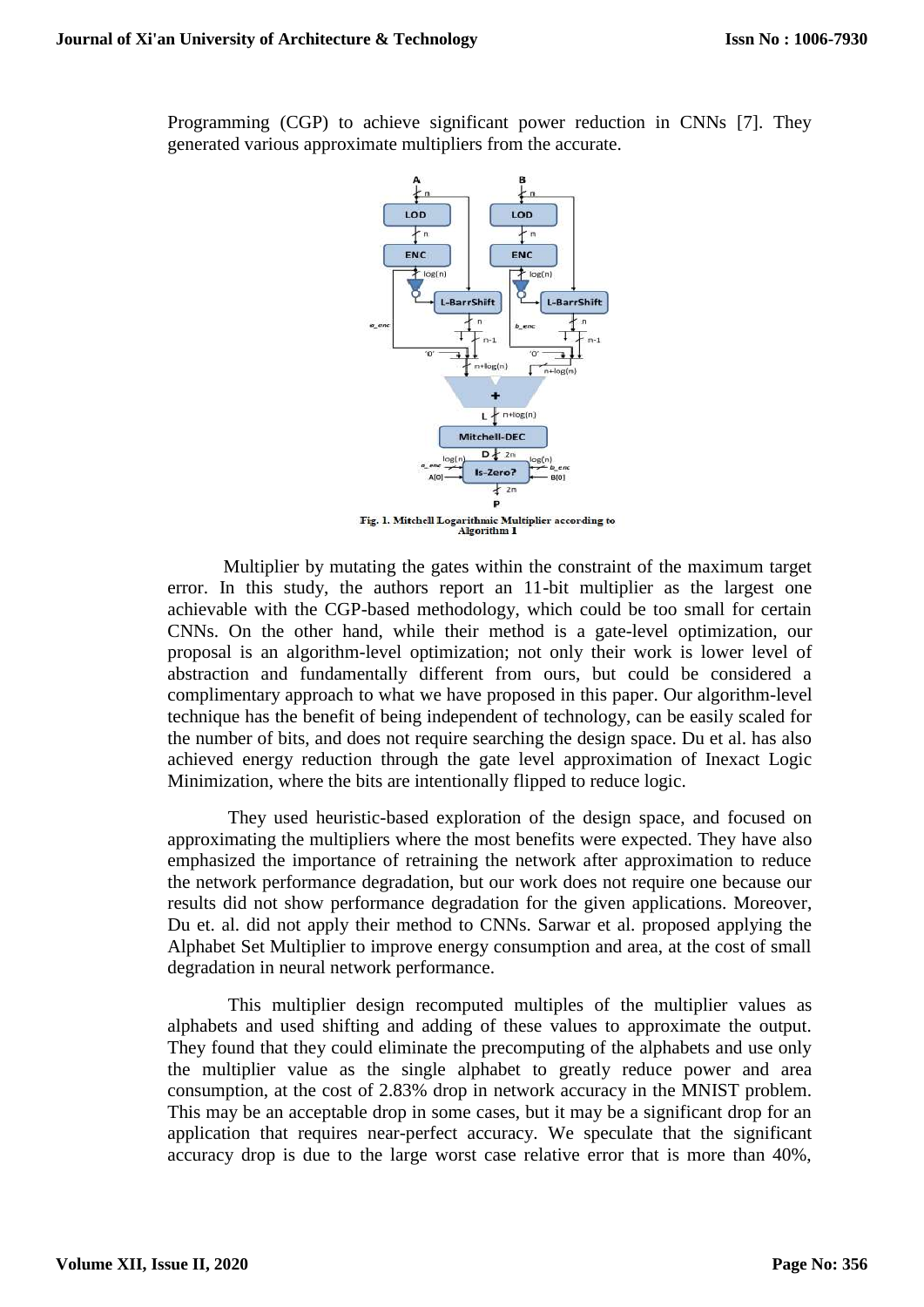much higher than the 11% reported by the logarithmic multipliers [1]. In fact, experiments show that our logarithmic multiplier has a low performance degradation.

## **III Mitchell's Algorithm:**

The first approach to logarithmic multipliers was presented by J. Mitchell in 1962 [1]. The logarithmic multiplication of two numbers A\*B requires first converting them to the Logarithm Number System (LNS), then adding both logarithms and finally computing the antilogarithm of the result. Equation 1 represents Z, an n-bit number.

$$
Z = \sum_{i=0}^{n-1} 2^i \, z_i = 2^k \left( 1 + \sum_{i=j}^{k-1} 2^{i-k} z_i \right), \hspace{1cm} k \geq j \geq 0.
$$

where k is the position corresponding to the leading one, zi is a bit value at the i the position, and j depends on the number's precision (it is 0 for integer numbers). Then, the logarithm with the basis 2 of Z is then expressed by Equation 2.

$$
\log_2(Z) = \log_2\left(2^k \left(1 + \sum_{i=j}^{k-1} 2^{i-k} z_i\right)\right)
$$
  
=  $\log_2(2^k (1 + x))$   
=  $k + \log_2(1 + x)$ .

The expression  $log2(1+x)$  is then approximated with x, as "x  $\hat{I}$  [0,1] both expressions provide close results. Due to space restrictions, the rest of foundations of Mitchell's algorithm will not be described.

#### **Our implementation:**

Our proposal is detailed by Algorithm 1. Fig. 1 shows the design of our logarithmic multiplier according to Algorithm 1. It must be noted that & stands for the concatenation symbol and x[b..a] represents the bits that range from positions b to a belonging to signal x.

#### **Algorithm 1 (Mitchell Algorithm)**

A, B: n-bits,  $P = 2n$ -bits approximate product

- **1.** kA=LOD(A), kB=LOD(B)
- **2.**  $xA=A \ll (n kA-1)$ ,  $xB = B \ll (n kB-1)$
- **3.** L = ('0' & kA & xB[n-2..0]) + ('0' & kB & xB[n-2..0])
- 4. charac=L $[n+log(n)-1..n-1]$ , mant=L $[n-2..0]$ , s=charac $log(n)$ ]
- **5.** IF  $s=1$ ' THEN //Large characteristic  $D = (1, 8, 8, 1)$  <<  $((0, 8, 1, 1))$ charac $\lceil \log(n)-1.0 \rceil$ ) ELSE //Small characteristic  $D =$  ('1' & mant) >>  $(\sim \text{charac}[\log(n)-1.0])$
- **6.** IF Is-Zero(A,B) THEN //A or B are zero  $P = 0$  ELSE  $P = D$ Step 1 is implemented through the Leading One Detectors (LODs) and the Encoders (ENCs). It must be noted that the LOD module produces a one-hot representation of the leading one. Hence, the encoder is composed of just a set of OR gates, instead of the priority encoder employed in [2-3]. Our LOD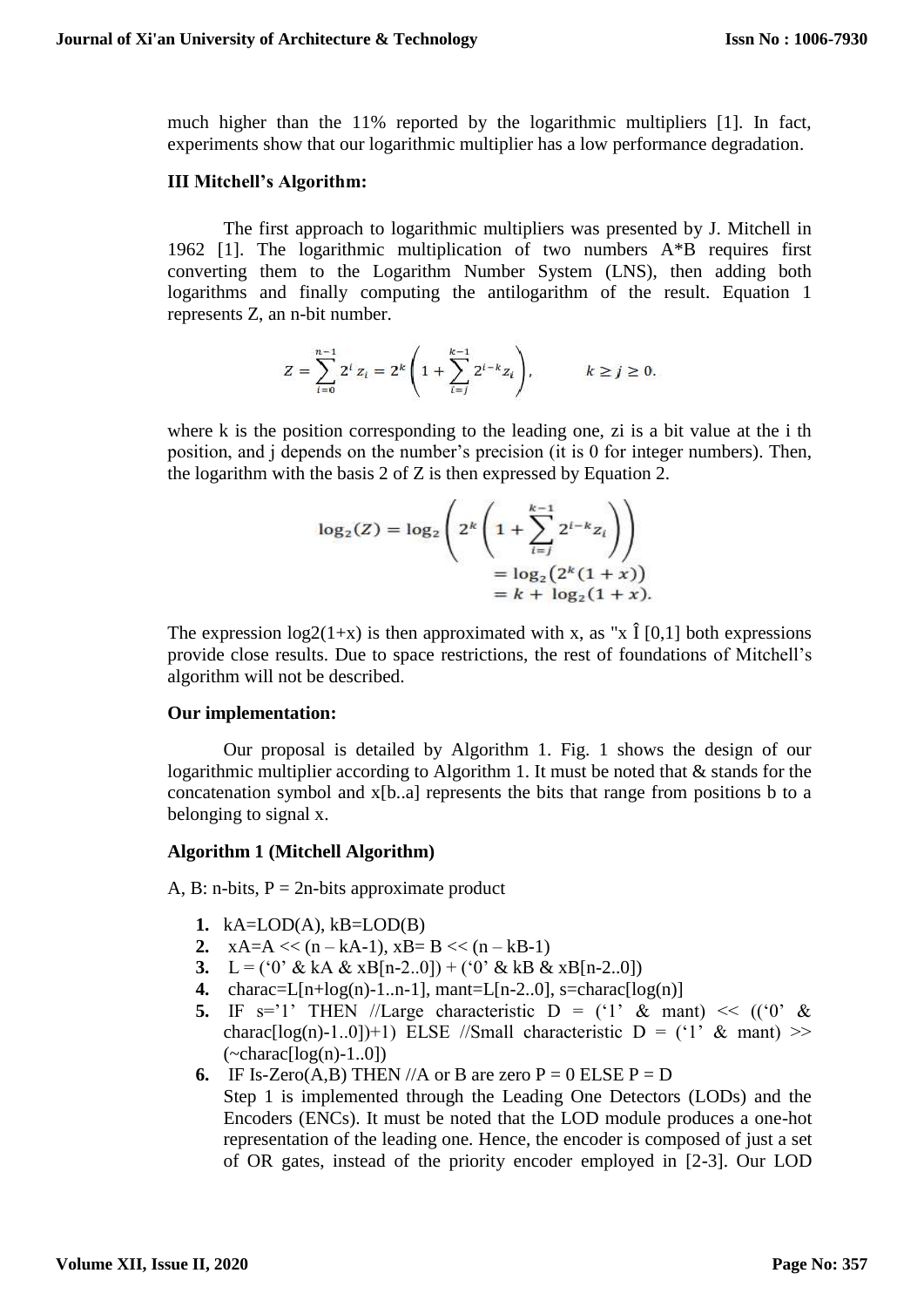module leverages the implementation provided in [2-3], where the proposed 4 bits LOD blocks can be modeled with Equations 3 and 4.

$$
h_j = z_j \cdot m_j, \quad 0 \le j < 4
$$
\n
$$
m_j = \begin{cases} 1, & j = 3 \\ \overline{z_{j+1}} \cdot m_{j+1}, & 0 \le j < 3 \end{cases}
$$

where is the bit belonging to the hot one representation (H) of the leading one in Z. Expanding Equation 4 for a generic bitwidth n, it would be possible to obtain the expression given in Equation 5.

$$
m_j = z_j \cdot \sum_{i=j+1}^{n-1} z_i.
$$

Using Equation 5 and constructing an or-tree in the same fashion as the Kogge-Stone adder [19] calculates the carry-in signals of an addition, it is possible to obtain Equations 6 and 7, which model our fully parallel LOD.

$$
m_{i,j} = \begin{cases} z_j, & i = 0 \\ m_{i-1,j}, & i > 0, (n-1+j) < 2^{i-1} \\ m_{i-1,j} + m_{i-1,j+2^{i-1}}, & i > 0, (n-1+j) \ge 2^{i-1} \\ \forall i, 0 \le i \le \log(n), \forall j, 0 \le j < n \\ h_j = \begin{cases} z_j, & j = n-1 \\ (m_{\log(n),j+1}, z_j, & j < n-1 \end{cases} \end{cases}
$$

where nlog(n), i is a signal that indicates whether or not there is a '0's chain at the left of zj, hj is the j the bit belonging to the one-hot representation (H) of the leading one in Z. Finally, Equation 8 gives the value of ect, if it is the bit of the encoded value E

$$
e_i = \sum_{\substack{j=0 \ (j \bmod 2^{i+1}) \geq 2^i}}^{n-1} h_j, \qquad \forall i, 0 \leq i \leq \log(n).
$$

In order to perform Step 2 and compute the mantissas xi, the shift amount is computed utilizing one's complement arithmetic, as n-ki-1 is equivalent to not(ki) when n is a power of 2. Afterwards two left barrel shifters generate the mantissas, which concatenated with the corresponding characteristics compose the two operands added to compute L. Afterwards, the result L needs to be decoded. Fig. 2 depicts the structure of our Mitchell Decoder. In step 5 of Algorithm 1, two cases are distinguished depending on the most significant bit of L (labelled as s), which is also the most significant bit of the characteristic of L. If  $s=1$ ', the mantissa of L must be shifted at least n positions to the left. That is why a 2n-bit left barrel shifter is employed for such purpose. It must be noted that when this left shifter is being used, the shift amount is always increased by 1. Hence, this shifter has been customized to always shift one extra position to the left. In this way an addition is avoided at zero cost. On the other hand, when  $s=0'$ , its mantissa must be shifted to the left by n-1 positions at most, which is equivalent to shift to the right n-1-shamt, being shamt the shift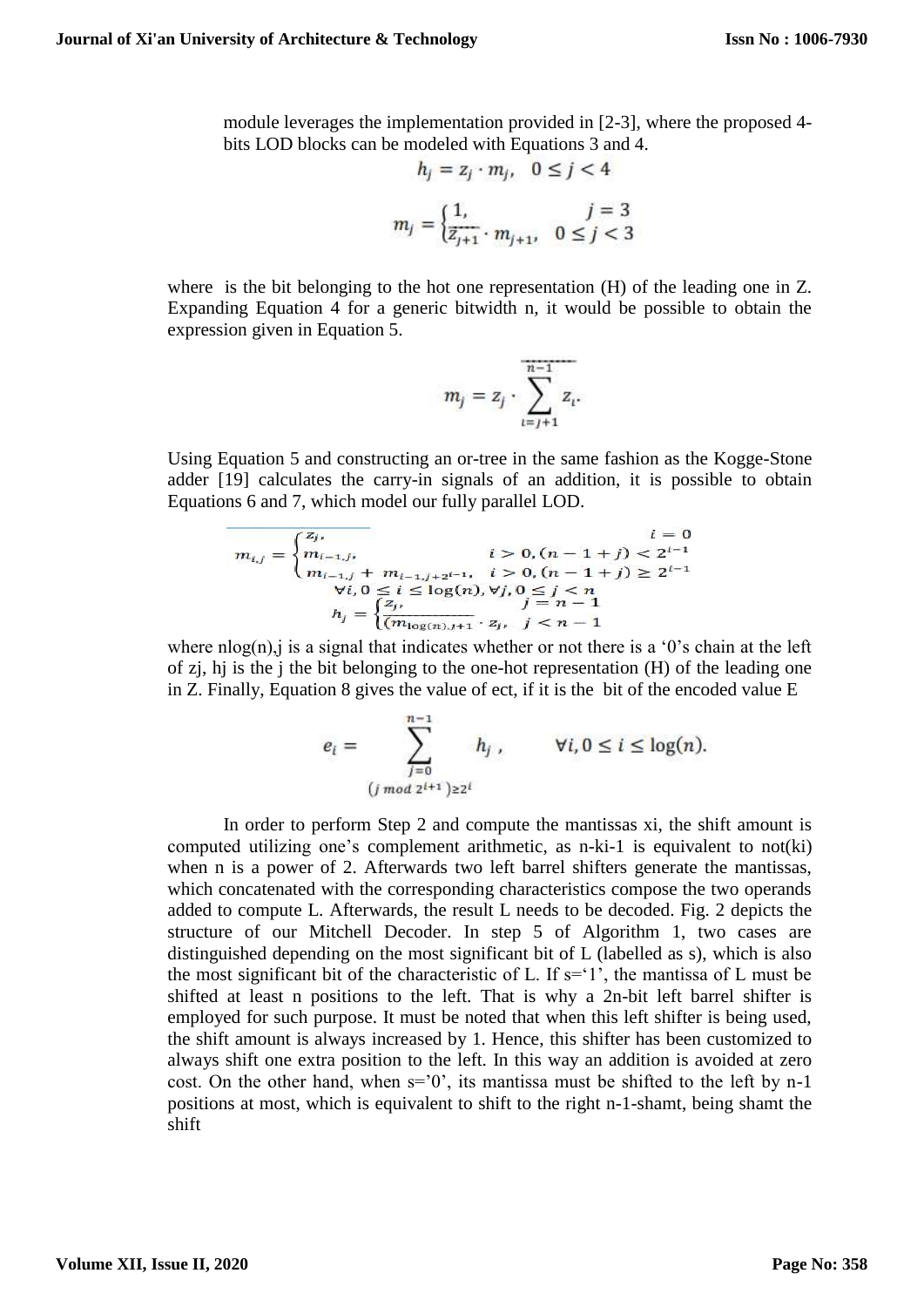

**Fig 2:Mitchell decoder**



**Fig 3:zero block structure :performs both zero detection and correct**

amount. Besides, employing one's complement arithmetic, n-1-shamt is equivalent to not(shamt). As can be observed, the right barrel shifter bitwidth is just n-bits. Thus, while the least significant bits of D must be selected using a multiplexer (MUX), the most significant ones can be obtained through an AND gate with the most significant bit of L. Finally, when any of the operands is zero, the result P must be zero. It has been demonstrated by Mrazek et al. in [7] that it is important to produce the accurate zero result when one of the operands is zero, and we implemented a zero detection unit to correctly handle it. In order to implement it, we leverage the following property: if an operand is zero, the value provided by ENC is zero and the least significant bit of the operand is '0'. This is shown in Fig. 3 and the logic within the darkened area produces valid results just after the encoded values of the one-hot representations are computed.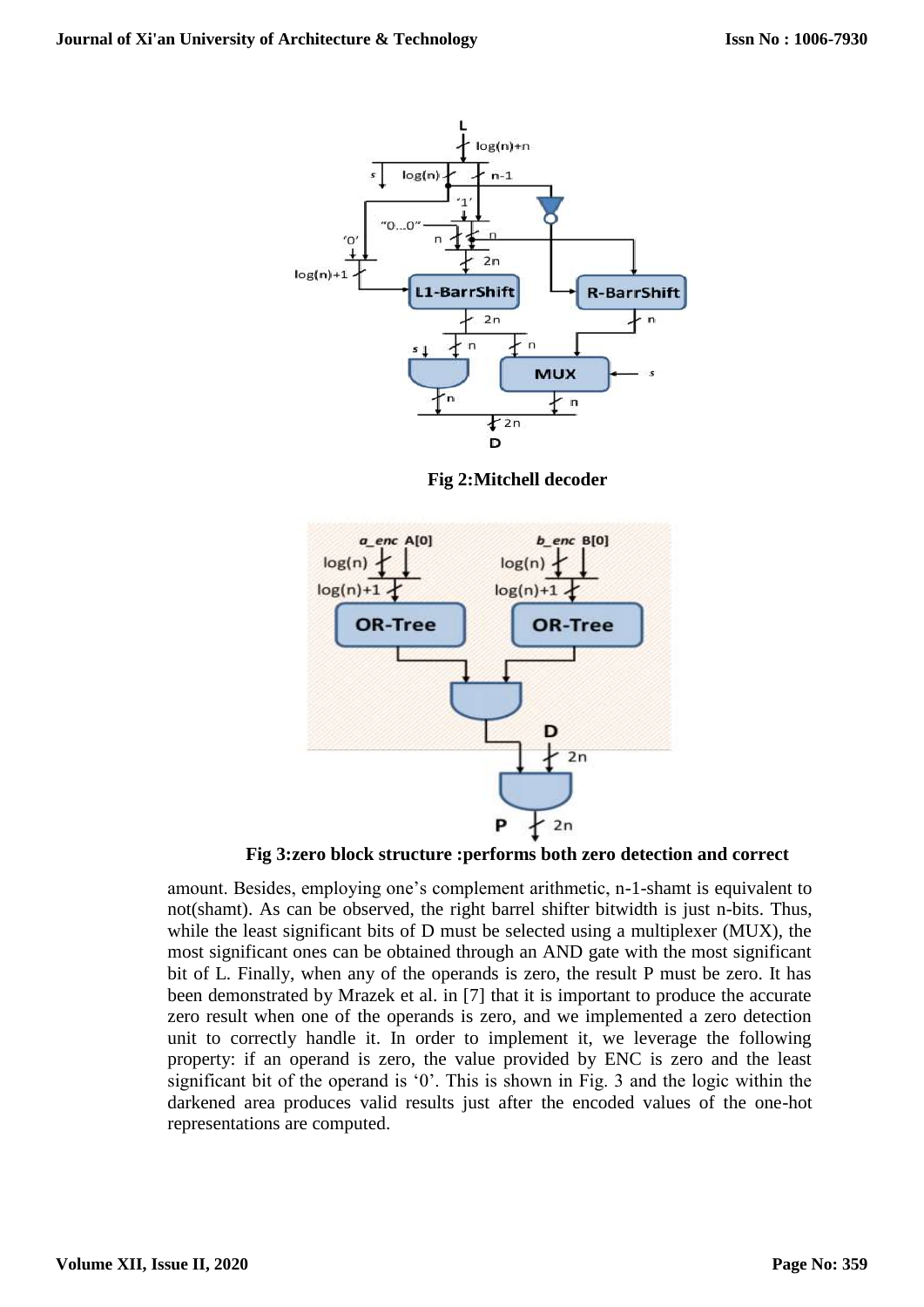# **VI Results:**



Fig 4: RTL schematic



Fig 5: Technology Schematic

| <b>Name</b>    | <b>Value</b> | <b>1500 ns</b> | 600 ns | 1700 ns                          | 800 ns | 900 ns |
|----------------|--------------|----------------|--------|----------------------------------|--------|--------|
| P[31:0]        | 01000101110  |                |        | 01000101110001011000101110001010 |        |        |
| <b>高 clk</b>   | II 0         |                |        |                                  |        |        |
| ் rst          | II O         |                |        |                                  |        |        |
| o A[15:0]      | 10101010101  |                |        | 1010101010101010                 |        |        |
| $_0$   B[15:0] | 11100000111  |                |        | 1110000011100000                 |        |        |
|                |              |                |        |                                  |        |        |

Fig 6: Simulation Results

| <b>Device Utilization Summary (estimated values)</b> |             |                  |                    |       |  |  |  |
|------------------------------------------------------|-------------|------------------|--------------------|-------|--|--|--|
| <b>Logic Utilization</b>                             | <b>Used</b> | <b>Available</b> | <b>Utilization</b> |       |  |  |  |
| Number of Slices                                     | 154         | 4656             |                    | 3%    |  |  |  |
| Number of Slice Flip Flops                           | 16          | 9312             |                    | $0\%$ |  |  |  |
| Number of 4 input LUTs                               | 276         | 9312             |                    | 2%    |  |  |  |
| Number of bonded IOBs                                | 66          | 232              |                    | 28%   |  |  |  |
| Number of GCLKs                                      |             | 24               |                    | 4%    |  |  |  |

Fig 7: Design Summary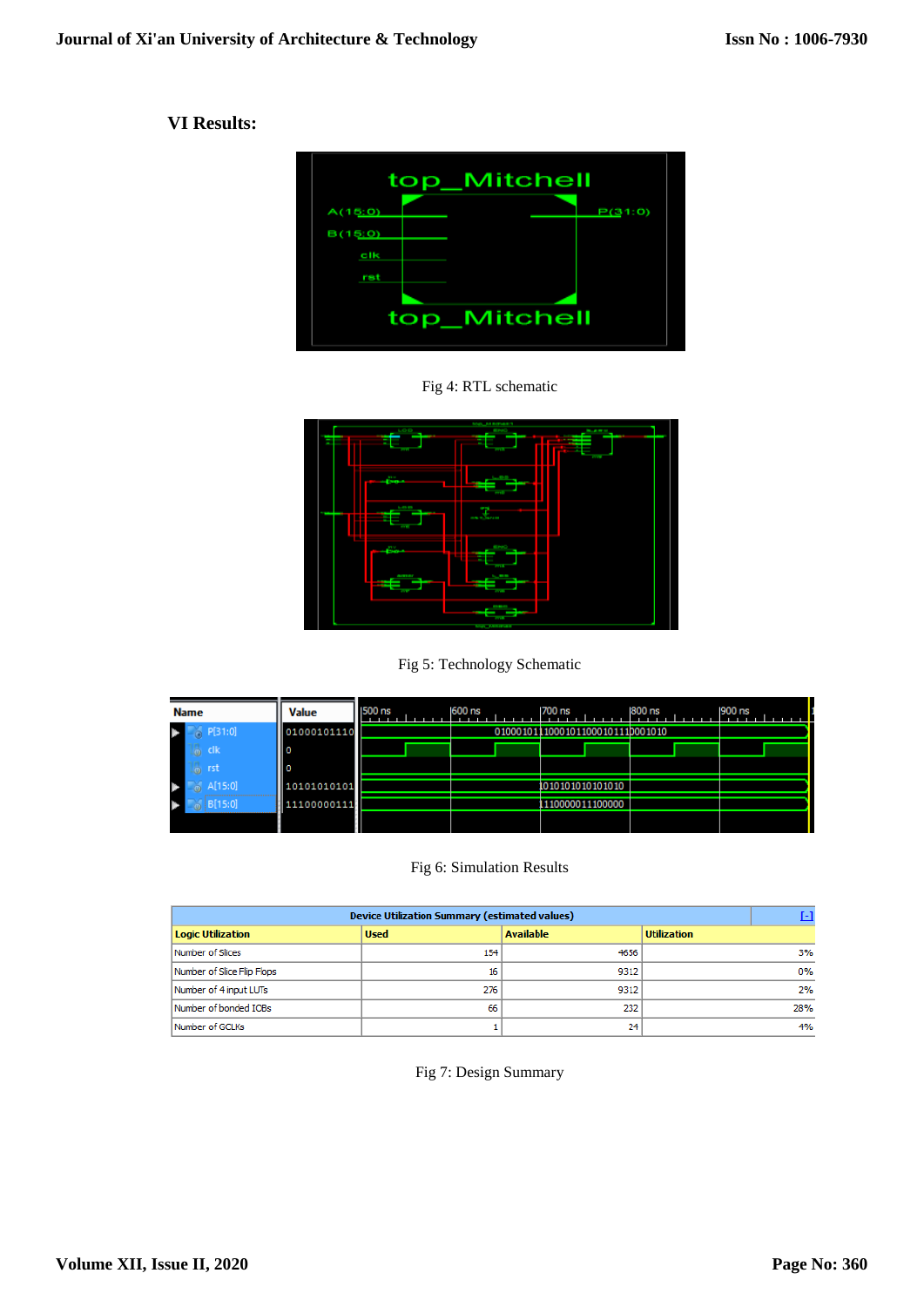| Data Path: m4/o 0 to P<6> |                  | Gate  | Net   |                                                                                |  |  |
|---------------------------|------------------|-------|-------|--------------------------------------------------------------------------------|--|--|
| Cell:in->out fanout       |                  | Delay | Delay | Logical Name (Net Name)<br>del der bet met der ber bei der bet den der bes der |  |  |
| $FDRSE: C->O$             | 30               | 0.514 | 1.224 | $m4/0$ 0 $(m4/0)$                                                              |  |  |
| $LUT3:10-50$              | $\frac{2}{3}$    | 0.612 | 0.383 | Sh203 SW0 (N67)                                                                |  |  |
| $LUT4113 - >0$            |                  | 0.612 | 0.481 | Sh183 (Sh18 bdd2)                                                              |  |  |
| $LUT4:12->0$              | $\overline{z}$   | 0.612 | 0.383 | Sh26260 (Sh26 bdd0)                                                            |  |  |
| $LUT4:13->O$              |                  | 0.612 | 0.426 | Sh2611 (Sh26)                                                                  |  |  |
| $LUT2:11->0$              |                  | 0.612 | 0.000 | m7/Madd_s_lut<10> (m7/Madd_s_lut<10>)                                          |  |  |
| MUXCY: S->O               |                  | 0.404 | 0.000 | $m7/Madd$ $g_{cy}<10$ / $(m7/Madd$ $g_{cy}<10$ >)                              |  |  |
| MUXCY:CI->O               |                  | 0.052 | 0.000 | m7/Madd_s_cy<11> (m7/Madd_s_cy<11>)                                            |  |  |
| $MUXCY:CI->O$             |                  | 0.052 | 0.000 | $m7/Madd$ a cy<12> $(m7/Madd$ a cy<12>)                                        |  |  |
| MUXCY: CI->O              | $\frac{1}{1}$    | 0.052 | 0.000 | m7/Madd a cy<13> (m7/Madd a cy<13>)                                            |  |  |
| MUXCY:CI->O               |                  | 0.052 | 0.000 | m7/Madd a cy<14> (m7/Madd a cy<14>)                                            |  |  |
| MUXCYICI->0               | ï                | 0.052 | 0.000 | m7/Madd s cy<15> (m7/Madd s cy<15>)                                            |  |  |
| XORCY : CI->O             | 26               | 0.699 | 1.223 | $m7/Madd$ s $x$ or<16> (L<16>)                                                 |  |  |
| $LUT3110->0$              | $\overline{z}$   | 0.612 | 0.449 | m8/Sh42 SW1 (N35)                                                              |  |  |
| $LUT3:11->0$              |                  | 0.612 | 0.481 | $m8/5h40$ ( $m8/5h40$ )                                                        |  |  |
| $LUT3:12->0$              | a<br>a<br>a<br>a | 0.612 | 0.454 | m6/Sh116 SW0 (m6/Sh11220)                                                      |  |  |
| $LUT4:13->0$              |                  |       |       | $0.612$ 0.454 m8/Sh116 (D<20>)                                                 |  |  |
| $LUT4:13->0$              |                  | 0.612 | 0.000 | m8/mux<5>211 (m8/mux<5>21)                                                     |  |  |
| $MUXF5:11-50$             |                  |       |       | $0.278$ 0.357 m8/mux<5>21 f5 (D<5>)                                            |  |  |
| $OBUF:I->O$               |                  | 3.169 |       | $P$ S OBUF ( $P<5>$ )                                                          |  |  |
| Total                     |                  |       |       | 17.758ns (11.441ns logic, 6.317ns route)                                       |  |  |
|                           |                  |       |       | (64.4% logic, 35.6% route)                                                     |  |  |

Fig 8: Timing Report

## **V Conclusion:**

In this paper, we have presented the optimized implementation of the logarithmic multiplication algorithm, and demonstrated that it can reduce significant amount of power for CNNs. Our logarithmic multiplier saves up to 76.6% of power compared to the exact multiplier at 32 bits, and has a low worst case error that is less disruptive in CNNs. Our design shows a significant improvement in power reduction compared to the previous study that applied logarithmic multiplication to neural networks, and our experiments performed on MNIST and CIFAR-10 show no degradation in the image classification performance. Furthermore, our studies have revealed that the number of bits required for CNN computation is dependent on the network. Our low power design shows benefits at as little as 8 bits for the simpler networks, and potentially has bigger power savings as more bits are required for more complex networks and strict performance requirements.

#### **VI REFERANCES:**

[1] J. N. Mitchell, "Computer Multiplication and Division Using Binary Logarithms," in IRE Transactions on Electronic Computers, vol. EC-11, no. 4, pp. 512-517, Aug. 1962.

[2] Z. Babić, A. Avramović, P. Bulić, An iterative logarithmic multiplier, Microprocessors and Microsystems, Volume 35, Issue 1, February 2011, Pages 23-33.

[3] U. Lotrič and P. Bulić. 2012. Applicability of approximate multipliers in hardware neural networks. Neurocomput. 96 (November 2012), 57-65.

[4] Jouppi, Norman P., et al. "In-Datacenter Performance Analysis of a Tensor Processing Unit." arXiv preprint arXiv:1704.04760 (2017).

[5] S. S. Sarwar, S. Venkataramani, A. Raghunathan and K. Roy, "Multiplier-less Artificial Neurons exploiting error resiliency for energy-efficient neural computing," 2016 Design, Automation & Test in Europe Conference & Exhibition (DATE), Dresden, 2016, pp. 145-150.